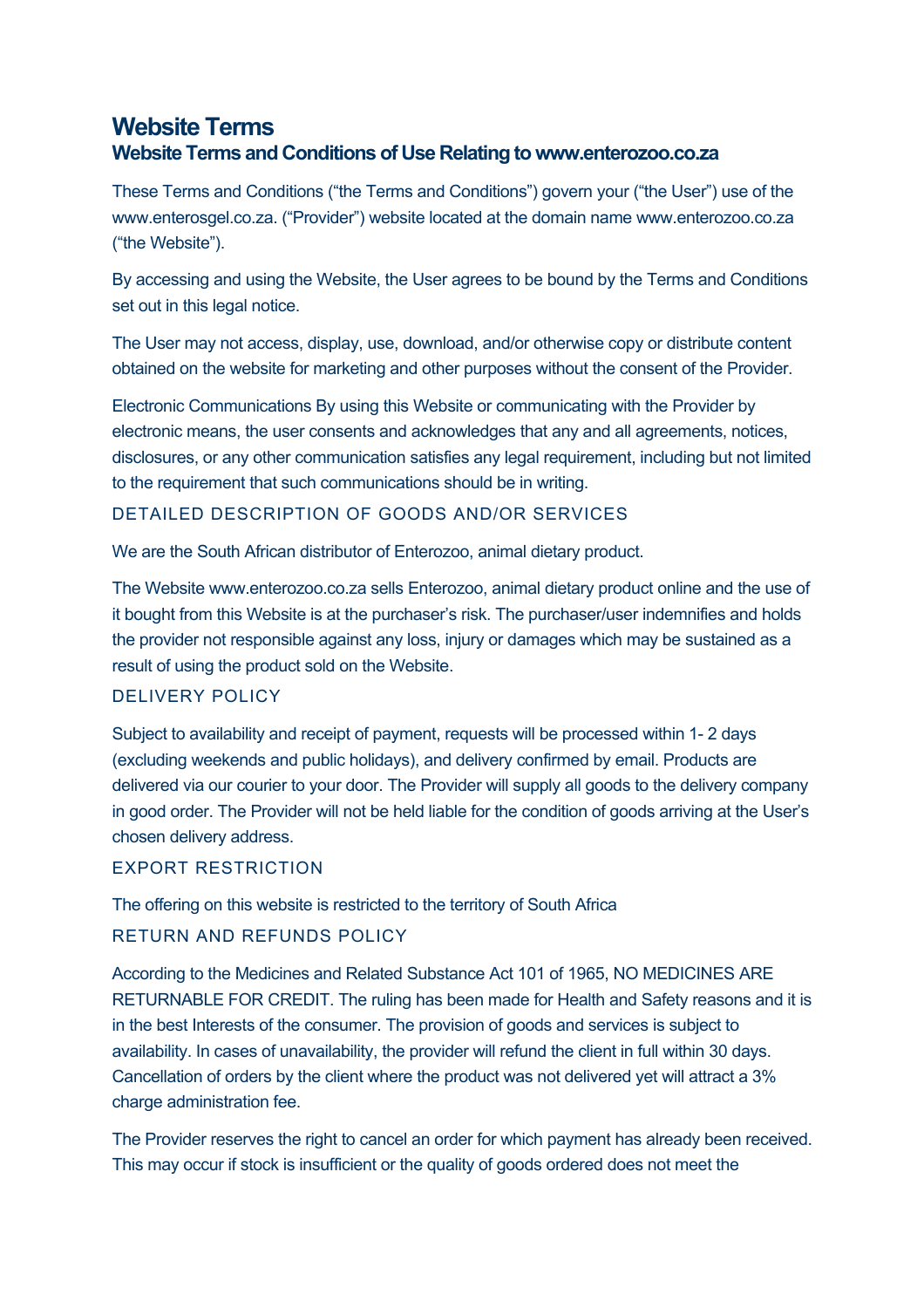Provider's standards. Should the Provider exercise this right, the User will receive a full refund with no deductions. The client shall immediately submit to the Provider a reminder of any product that has been found to be harmful or defective, in its original packaging and with proof of purchase. This should be done within 24 hours of discovering the defect or harm, whichever might be the case. Any complaints regarding the standard and quality of the product or products bought by consumers through the e-commerce facility should be directed to our admin department, info@enterozoo.co.za.

### CUSTOMER PRIVACY POLICY

Enterozoo.co.za shall take all reasonable steps to protect the personal information of users. For the purpose of this clause, "personal information" shall be defined as detailed in the Promotion of Access to Information Act 2 of 2000 (PAIA). The PAIA may be downloaded from: **http://www.polity.org.za/attachment.php?aa\_id=3569**.

The private information required for executing the orders placed through the e-commerce facility, namely the User's personal information and credit card details, delivery address and telephone numbers will be kept in the strictest confidence by the Provider and not sold or made known to third parties. Only the necessary information, that is the delivery address and contact phone number will be made known to third parties delivering the product. Credit card details are not kept by the Provider under any circumstances.

The Provider cannot be held responsible for security breaches occurring on the User's electronic device (Personal Computer or other electronic device used to browse the Website), which may result due to the lack of adequate virus protection software or spyware that the User may inadvertently have installed on his/her device.

### MERCHANT OUTLET COUNTRY AND TRANSACTION CURRENCY

The merchant outlet country at the time of presenting payment options to the cardholder is South Africa. Transaction currency is South African Rand (ZAR).

### COUNTRY OF DOMICILE

This website is governed by the laws of South Africa and Skin Connection PTY LTD chooses as its domicilium citandi et executandi for all purposes under this agreement, whether in respect of court process, notice, or other documents or communication of whatsoever nature.

This Website is controlled, operated and administered by Provider from its offices within the Republic of South Africa. If the User accesses this Website from locations outside of South Africa, that User is responsible for compliance with all local laws.

### VARIATION

Updating of these Terms and Conditions Provider reserves the rights to change, modify, add or remove from portions or the whole of these Terms and Conditions from time to time. Changes to these Terms and Conditions will become effective upon such changes being posted to this **Website**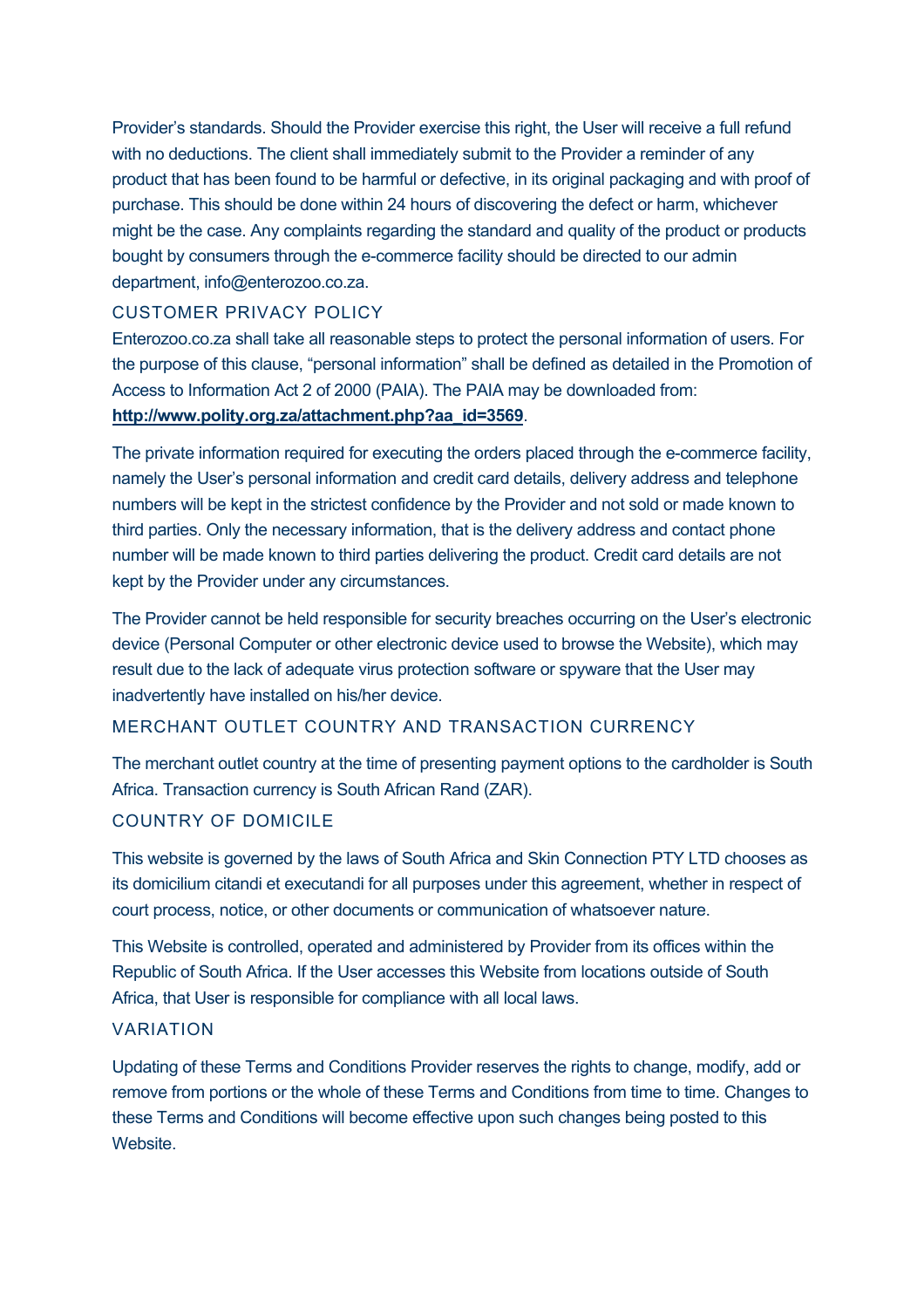It is the User's obligation to periodically check these Terms and Conditions at the Website for changes or updates. The User's continued use of this Website following the posting of changes or updates will be considered notice of the User's acceptance to abide by and be bound by these Terms and Conditions, including such changes or updates.

### **Company information**

This website is run by Enterozoo (sole trader / private company / close corporation) based in South Africa trading as Skin Connection PTY LTD and with registration number 2016/317734/07 and **info@enterozoo.co.za** as a contact email address. ENTEROSGEL CONTACT DETAILS

Company Physical Address: 4 Bonville Park, 56 Armstrong Ave, La Lucia, Durban, 4159 Email: **info@enterozoo.co.za**

## **Privacy Policy What personal data we collect and why we collect it COMMENTS**

When visitors leave comments on the site we collect the data shown in the comments form, and also the visitor's IP address and browser user agent string to help spam detection.

An anonymised string created from your email address (also called a hash) may be provided to the Gravatar service to see if you are using it. The Gravatar service privacy policy is available here. After approval of your comment, your profile picture is visible to the public in the context of your comment.

### COPYRIGHT AND INTELLECTUAL PROPERTY RIGHTS

Provider provides certain information at the Website. Content currently or anticipated to be displayed at this Website is provided by Provider, its affiliates and/or subsidiary, or any other third party owners of such content, and includes but is not limited to Literary Works, Musical Works, Artistic Works, Sound Recordings, Cinematograph Films, Sound and Television Broadcasts, Program-Carrying Signals, Published Editions and Computer Programs ("the Content"). All such proprietary works, and the compilation of the proprietary works, are copyright the Provider, its affiliates or subsidiary, or any other third party owner of such rights ("the Owners"), and is protected by South African and international copyright laws. The Providers reserve the right to make any changes to the Website, the Content, or to products and/or services offered through the Website at any times and without notice. All rights in and to the Content is reserved and retained by the Owners. Except as specified in these Terms and Conditions, the User is not granted a license or any other right including without limitation under Copyright, Trademark, Patent or other Intellectual Property Rights in or to the Content.

### CONTACT FORMS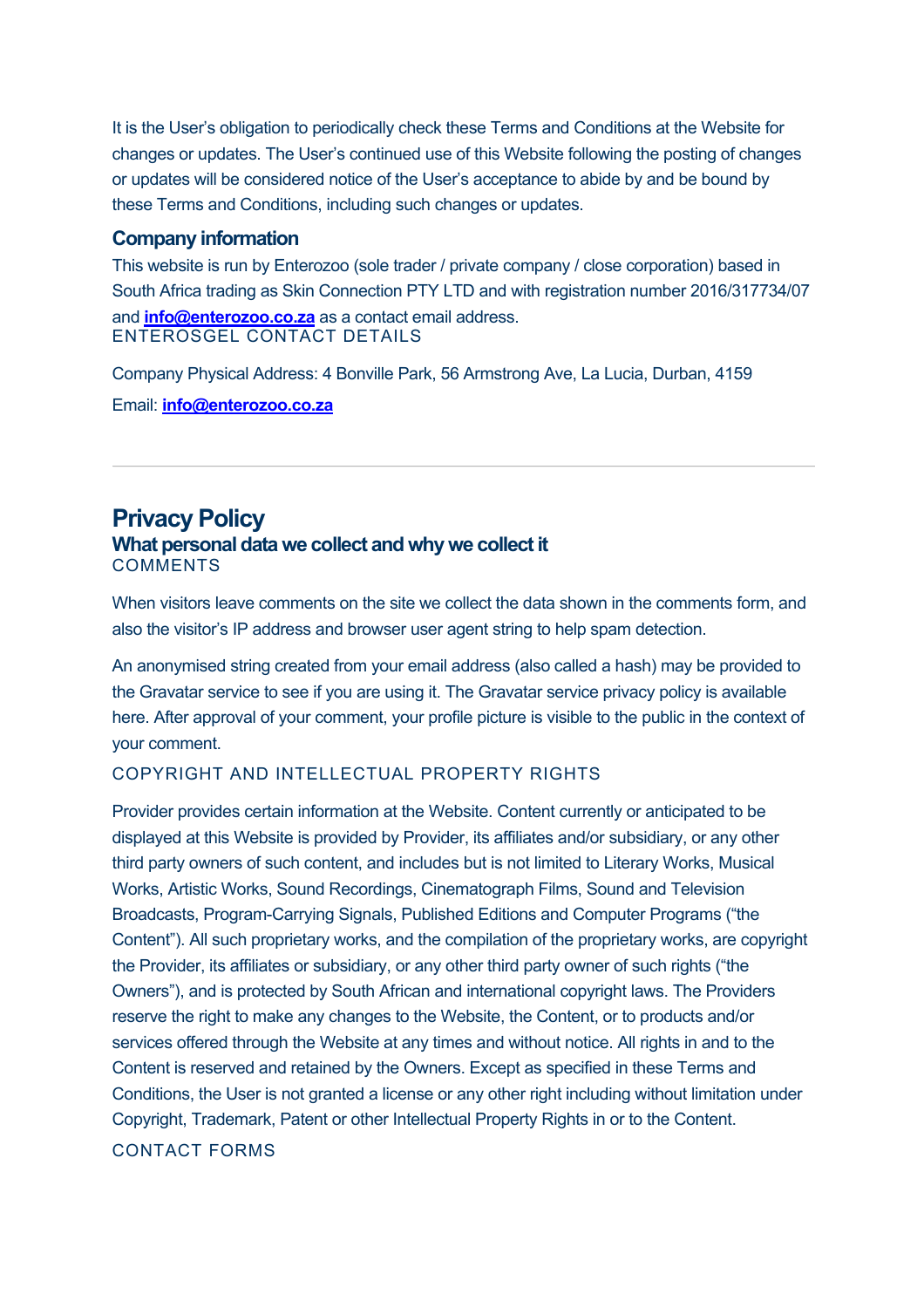When you send us a query through our website, the particulars you provide through the form, will be sent to us. Additionally, if you use a form on our website, your IP address will be recorded.

If your query was a legitimate one (i.e not spam or a scam), your provided data will only be used to help answer your query, and will not be shared with other parties, except where necessary to answer your query.

Your IP address will remain private, unless the query was spam, a scam, or a hacking attempt. In that event, your IP address, along with any other information you provided willingly, may be provided to your website host, ISP, and/or the relevant authorities.

### **COOKIES**

If you leave a comment on our site you may opt-in to saving your name, email address and website in cookies. These are for your convenience so that you do not have to fill in your details again when you leave another comment. These cookies will last for one year.

If you visit our login page, we will set a temporary cookie to determine if your browser accepts cookies. This cookie contains no personal data and is discarded when you close your browser.

When you log in, we will also set up several cookies to save your login information and your screen display choices. Login cookies last for two days, and screen options cookies last for a year. If you select "Remember Me", your login will persist for two weeks. If you log out of your account, the login cookies will be removed.

If you edit or publish an article, an additional cookie will be saved in your browser. This cookie includes no personal data and simply indicates the post ID of the article you just edited. It expires after 1 day.

### EMBEDDED CONTENT FROM OTHER WEBSITES

Articles on this site may include embedded content (e.g. videos, images, articles, etc.). Embedded content from other websites behaves in the exact same way as if the visitor has visited the other website.

These websites may collect data about you, use cookies, embed additional third-party tracking, and monitor your interaction with that embedded content, including tracking your interaction with the embedded content if you have an account and are logged in to that website.

### **ANALYTICS**

We, like most websites, use Google Analytics on our site. Google Analytics does not tell us who you are, but it does create cookies that track your movements on our site. It tells us what area you are accessing the site from, how you entered our site (example from Google Search), what browser you used, what pages you visited on our site, and how long you stayed on said pages. It does not give us personally identifiable information. The information it does give us is simply used to streamline our website. We may analyse the data to see what and where we can optimize.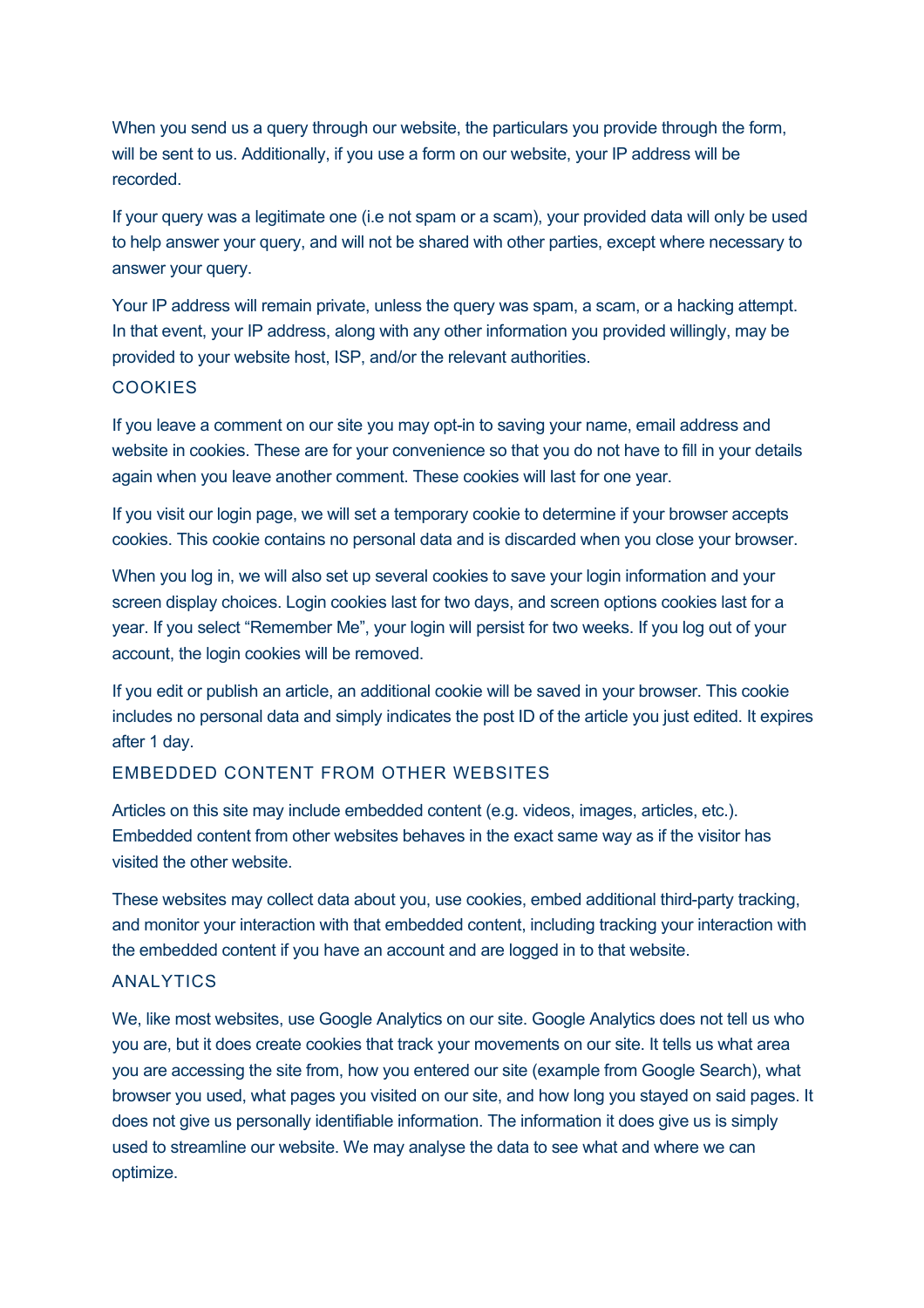## You can read more about Google's privacy policies here: **https://policies.google.com/privacy?hl=en-US**

If you purchase a product on our website, we will share your contact data with a courier company in order for them to deliver the goods.

Visitor enquiry comments may be checked through an automated spam detection service.

### **How long we retain your data**

If you leave a comment, the comment and its metadata are retained indefinitely. This is so we can recognise and approve any follow-up comments automatically instead of holding them in a moderation queue.

For users that register on our website (if any), we also store the personal information they provide in their user profile. All users can see, edit, or delete their personal information at any time (except they cannot change their username). Website administrators can also see and edit that information.

## **What rights you have over your data**

If you have an account on this site, or have left comments, you can request to receive an exported file of the personal data we hold about you, including any data you have provided to us. You can also request that we erase any personal data we hold about you. This does not include any data we are obliged to keep for administrative, legal, or security purposes.

Website **www.enterozoo.co.za** may electronically or manually collect, store and use the personal information of Clients that is supplied by them personally. We collect your personal information either by way of you contacting us telephonically, personally or electronically. If you contact us by using our website or requesting a quotation whether in person or electronically. The personal information hereby provided by the client will be collected, disclosed, used, processed and stored as is necessary to carry out lawful actions and functions for the conclusion or performance of the agreement entered into between us, and will only be done with your written consent where required. You hereby provide us with your written consent to use your personal information, share certain of your personal information and to analyse your personal information in order to compile a profile of you, and to send promotional material to you in the ordinary course of our business.

We will provide you with information regarding new products or special offers. In each instance, you will be provided an opportunity to opt out of such information. You hereby grant us permission to enter your cellular number onto our SMS database, if supplied to us by you, for the purpose of promotional material. If you require to have your cellular number removed from our database, please send an email to the following address: info@enterosgel.co.za.

The User may visit the Website without providing any personal information. The Website servers will in such instances collect the IP address of the User computer, but not the email address or any other distinguishing information. This information is aggregated to measure the number of